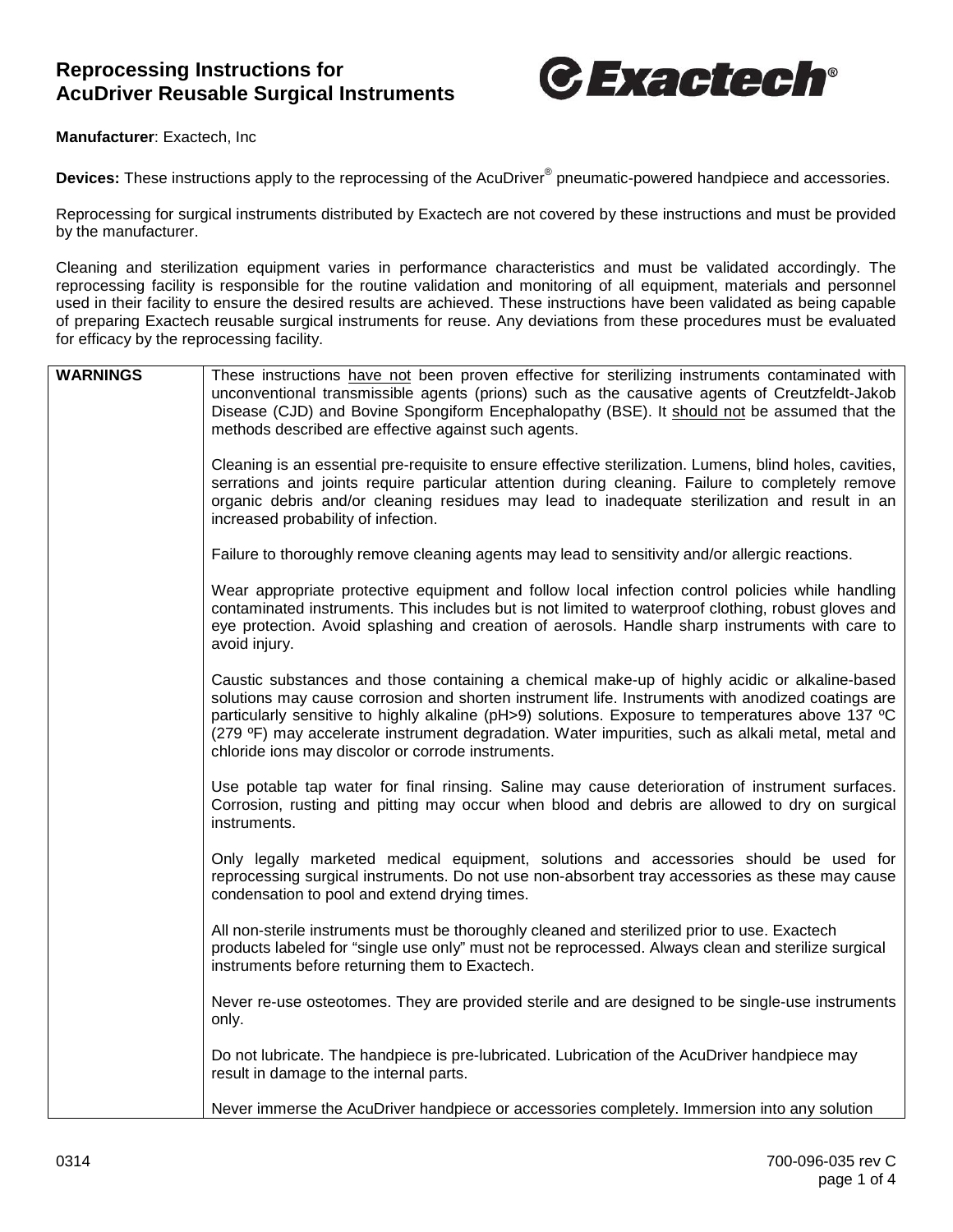|                                                | will permanently damage the instrument by allowing liquid to enter and may corrode metal and<br>delicate moving parts and break down internal lubricants. Immersion damage will void any<br>warranty.                                                                                                                                                                                                                                                                                                                                                   |  |  |  |  |
|------------------------------------------------|---------------------------------------------------------------------------------------------------------------------------------------------------------------------------------------------------------------------------------------------------------------------------------------------------------------------------------------------------------------------------------------------------------------------------------------------------------------------------------------------------------------------------------------------------------|--|--|--|--|
|                                                | Never clean the AcuDriver handpiece or accessories with liquid or chemical disinfectants, synthetic<br>detergents, or oil-based soaps. This may damage the instrument and accessories.                                                                                                                                                                                                                                                                                                                                                                  |  |  |  |  |
|                                                | Do not ultrasonic clean the AcuDriver handpiece or accessories.                                                                                                                                                                                                                                                                                                                                                                                                                                                                                         |  |  |  |  |
|                                                | Do not sterilize by Ethylene Oxide gas.                                                                                                                                                                                                                                                                                                                                                                                                                                                                                                                 |  |  |  |  |
|                                                | Never sterilize the nitrogen regulator or immerse it in any solution.                                                                                                                                                                                                                                                                                                                                                                                                                                                                                   |  |  |  |  |
| <b>LIMITATIONS ON</b><br><b>REPROCESSING</b>   | Repeated reprocessing according to these instructions has a minimal effect on Exactech surgical<br>instruments. The useful life is normally determined by a visual and/or functional evaluation prior to<br>use.<br>Never re-use osteotomes. They are designed to be single-use instruments only.                                                                                                                                                                                                                                                       |  |  |  |  |
| <b>INSTRUCTIONS</b>                            |                                                                                                                                                                                                                                                                                                                                                                                                                                                                                                                                                         |  |  |  |  |
|                                                |                                                                                                                                                                                                                                                                                                                                                                                                                                                                                                                                                         |  |  |  |  |
| <b>Point of Use</b>                            | Remove gross debris immediately after use.<br>$\bullet$<br>Modular instruments that were assembled as part of the surgery should be disassembled for<br>$\bullet$<br>cleaning. It is recommended that the Surgical Air Hose remain attached to the handpiece<br>during cleaning. This will prevent water from entering the air intake port of the AcuDriver<br>handpiece.                                                                                                                                                                               |  |  |  |  |
|                                                | Remove excess soil with surgical wipes/sponges moistened with sterile water. Do not<br>$\bullet$<br>immerse the AcuDriver handpiece or accessories.                                                                                                                                                                                                                                                                                                                                                                                                     |  |  |  |  |
|                                                | In order to ensure effective cleaning, do not allow soil to dry on instruments. Clean instruments<br>$\bullet$<br>as soon as possible after use.                                                                                                                                                                                                                                                                                                                                                                                                        |  |  |  |  |
| <b>Preparation before</b><br><b>Cleaning</b>   | No particular requirements.                                                                                                                                                                                                                                                                                                                                                                                                                                                                                                                             |  |  |  |  |
| Cleaning $-$<br>General<br><b>Instructions</b> | The following cleaning guidelines are intended to supplement those supplied by equipment and<br>solution manufacturers and local policies.                                                                                                                                                                                                                                                                                                                                                                                                              |  |  |  |  |
|                                                | Operate equipment in accordance with the equipment manufacturer's instructions and in<br>consideration of any limitations of use. This includes characteristics of certain types of instruments<br>that require special handling or which may not be adequately cleaned by the equipment. Select,<br>prepare and use cleaning solutions in accordance with the equipment manufacturer's instructions.<br>Special attention should be paid to specifications for detergent concentration, water temperature,<br>water quality and maintenance schedules. |  |  |  |  |
|                                                | In order to prevent damage to instruments, use only mild detergents.                                                                                                                                                                                                                                                                                                                                                                                                                                                                                    |  |  |  |  |
|                                                | Modular instruments that were assembled as part of the surgery should be disassembled for<br>cleaning. It is recommended that the Surgical Air Hose remain attached to the handpiece during<br>cleaning. This will prevent water from entering the air intake port of the AcuDriver handpiece.                                                                                                                                                                                                                                                          |  |  |  |  |
|                                                | Instrument cases and trays must be inspected for soil and cleaned according to the cleaning<br>instructions below, if needed.                                                                                                                                                                                                                                                                                                                                                                                                                           |  |  |  |  |
|                                                | Do not immerse the AcuDriver Instruments.                                                                                                                                                                                                                                                                                                                                                                                                                                                                                                               |  |  |  |  |
|                                                | Do not lubricate the AcuDriver Instruments. The handpiece is pre-lubricated. Lubrication of the<br>AcuDriver handpiece may result in damage to the internal parts.                                                                                                                                                                                                                                                                                                                                                                                      |  |  |  |  |
|                                                | Never clean the AcuDriver handpiece or accessories with liquid or chemical disinfectants,<br>synthetic detergents, or oil-based soaps.                                                                                                                                                                                                                                                                                                                                                                                                                  |  |  |  |  |
|                                                | Do not ultrasonic clean the AcuDriver handpiece or accessories.                                                                                                                                                                                                                                                                                                                                                                                                                                                                                         |  |  |  |  |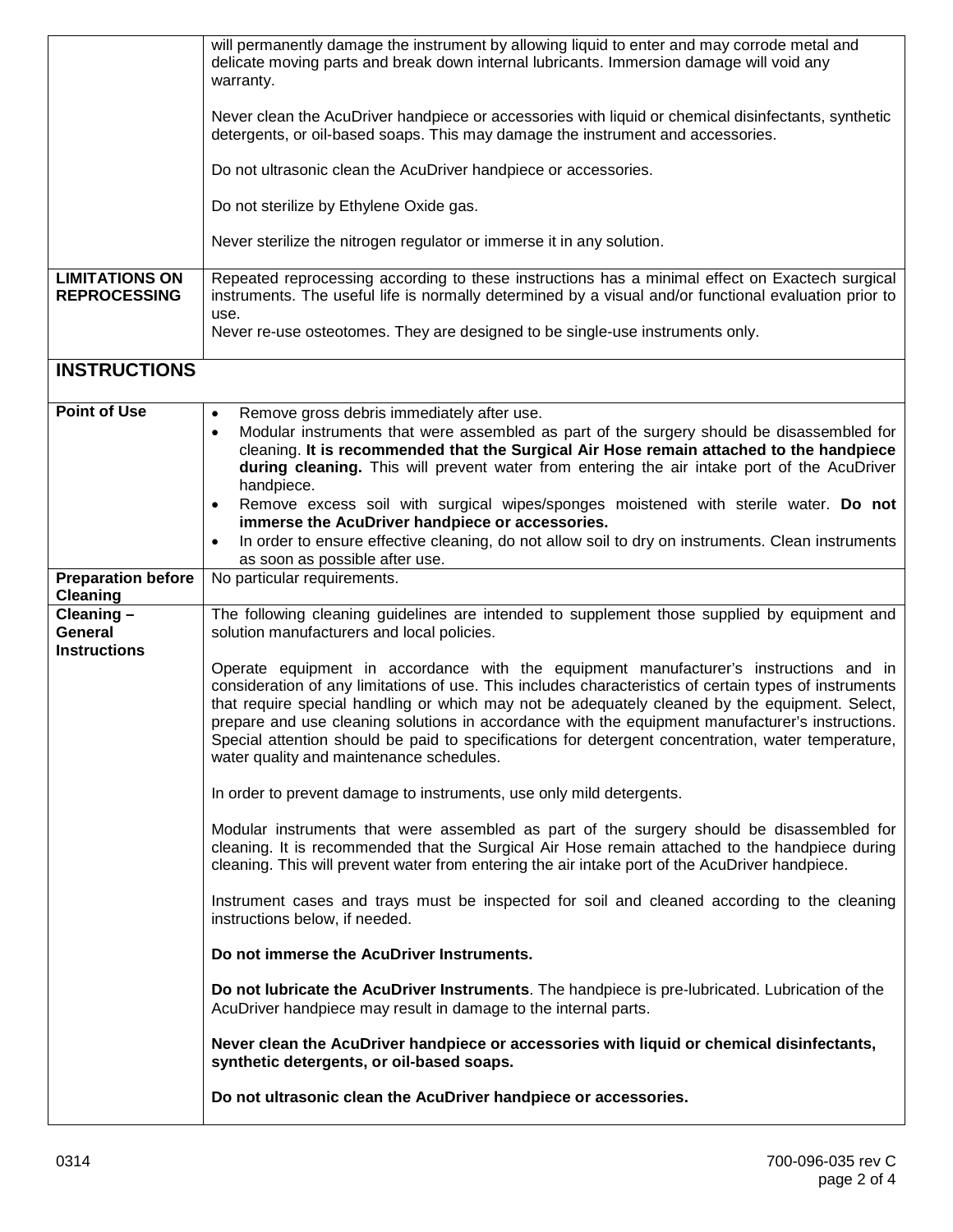| Cleaning -<br><b>Manual</b>             | effective steam sterilization.                                                                                                                                                                                                                                                                                                                                                                                                                                                                                                                                                                                                                                                                                                                                                                      |                                                                                                                                                                                                                                                                                                         |                    | Instruments must be thoroughly cleaned. Thorough cleaning is an essential prerequisite for                                                                                                                                                                                                                                                                                                                                                                                                                                                                                                                                                                                                                                                                                                                                                                                                                                                                                                                                                                                                                                                                                          |  |
|-----------------------------------------|-----------------------------------------------------------------------------------------------------------------------------------------------------------------------------------------------------------------------------------------------------------------------------------------------------------------------------------------------------------------------------------------------------------------------------------------------------------------------------------------------------------------------------------------------------------------------------------------------------------------------------------------------------------------------------------------------------------------------------------------------------------------------------------------------------|---------------------------------------------------------------------------------------------------------------------------------------------------------------------------------------------------------------------------------------------------------------------------------------------------------|--------------------|-------------------------------------------------------------------------------------------------------------------------------------------------------------------------------------------------------------------------------------------------------------------------------------------------------------------------------------------------------------------------------------------------------------------------------------------------------------------------------------------------------------------------------------------------------------------------------------------------------------------------------------------------------------------------------------------------------------------------------------------------------------------------------------------------------------------------------------------------------------------------------------------------------------------------------------------------------------------------------------------------------------------------------------------------------------------------------------------------------------------------------------------------------------------------------------|--|
|                                         | Never sterilize the nitrogen regulator or immerse it in any solution.                                                                                                                                                                                                                                                                                                                                                                                                                                                                                                                                                                                                                                                                                                                               |                                                                                                                                                                                                                                                                                                         |                    |                                                                                                                                                                                                                                                                                                                                                                                                                                                                                                                                                                                                                                                                                                                                                                                                                                                                                                                                                                                                                                                                                                                                                                                     |  |
|                                         | $\bullet$                                                                                                                                                                                                                                                                                                                                                                                                                                                                                                                                                                                                                                                                                                                                                                                           | traces of blood and debris should be removed.<br>Handle/Extractor pointed downward when rinsing.<br>Carefully dry using an absorbent, non-shedding cloth.<br>organic material and other residue is required prior to steam sterilization.<br>If contamination is still present, reclean the instrument. |                    | It is recommended that the Surgical Air Hose remain attached to the handpiece during<br>cleaning. This will prevent water from entering the air intake port of the AcuDriver handpiece.<br>Thoroughly scrub the instrument and accessories with a soft bristled, non-metallic brush with a<br>warm mild soap solution. Pay close attention to threads, crevices, seams, and any hard-to-<br>reach areas. Actuate any moveable mechanisms, such as the trigger, to free trapped soil. All<br>Rinse thoroughly under warm, running potable tap water for a minimum of two (2) minutes<br>followed by rinsing under at least one (1) gallon of distilled water. When rinsing, pay particular<br>attention to threads, crevices, seams, and any hard-to-reach areas. Actuate moveable parts<br>such as the trigger while rinsing. Removal of cleaning residues is an essential prerequisite for<br>effective steam sterilization. Keep the nose of the ACUDRIVER Handpiece and Osteotome<br>After cleaning, visually inspect all instruments to ensure the complete removal of soil from<br>surfaces, lumens, and holes. No visible contamination should remain. Removal of all visible |  |
| Cleaning -                              | ٠<br>$\bullet$                                                                                                                                                                                                                                                                                                                                                                                                                                                                                                                                                                                                                                                                                                                                                                                      | Automated cleaning is not recommended for the AcuDriver instrumentation.                                                                                                                                                                                                                                |                    |                                                                                                                                                                                                                                                                                                                                                                                                                                                                                                                                                                                                                                                                                                                                                                                                                                                                                                                                                                                                                                                                                                                                                                                     |  |
| <b>Automated</b><br><b>Disinfection</b> |                                                                                                                                                                                                                                                                                                                                                                                                                                                                                                                                                                                                                                                                                                                                                                                                     |                                                                                                                                                                                                                                                                                                         |                    |                                                                                                                                                                                                                                                                                                                                                                                                                                                                                                                                                                                                                                                                                                                                                                                                                                                                                                                                                                                                                                                                                                                                                                                     |  |
| <b>Instrument</b>                       | Instruments must be terminally sterilized prior to surgical use. See sterilization instructions.<br>Visually inspect for damage and wear, (e.g., corrosion, discoloration, nicks, damage to the<br>$\bullet$                                                                                                                                                                                                                                                                                                                                                                                                                                                                                                                                                                                        |                                                                                                                                                                                                                                                                                                         |                    |                                                                                                                                                                                                                                                                                                                                                                                                                                                                                                                                                                                                                                                                                                                                                                                                                                                                                                                                                                                                                                                                                                                                                                                     |  |
| Inspection                              | connection).<br>If damage or wear is found, do not use the instrument and contact the Exactech sales<br>$\bullet$<br>representative or Exactech customer service for disposition.                                                                                                                                                                                                                                                                                                                                                                                                                                                                                                                                                                                                                   |                                                                                                                                                                                                                                                                                                         |                    |                                                                                                                                                                                                                                                                                                                                                                                                                                                                                                                                                                                                                                                                                                                                                                                                                                                                                                                                                                                                                                                                                                                                                                                     |  |
| Packaging                               | Assemble components into their respective tray positions and place lid on tray. Proper<br>$\bullet$<br>positioning of items is essential for adequate steam penetration and aeration during<br>processing. Steam must contact all instrument surfaces in order to ensure effective sterilization.<br>Do not crimp the Surgical Air Hose when closing the sterilization case lid.<br>٠<br>Wrap entire tray in sterilization wrap material and apply label to indicate contents. Sterilization<br>wraps must allow adequate steam penetration, aeration and protection against microbial<br>penetration. Sterilization wraps should be approved for clinical use. In the United States only<br>sterilization wraps cleared for marketing by the Food and Drug Administration (FDA) should be<br>used. |                                                                                                                                                                                                                                                                                                         |                    |                                                                                                                                                                                                                                                                                                                                                                                                                                                                                                                                                                                                                                                                                                                                                                                                                                                                                                                                                                                                                                                                                                                                                                                     |  |
| <b>Sterilization</b>                    |                                                                                                                                                                                                                                                                                                                                                                                                                                                                                                                                                                                                                                                                                                                                                                                                     | DO NOT STERILIZE BY ETHYLENE OXIDE GAS.                                                                                                                                                                                                                                                                 |                    |                                                                                                                                                                                                                                                                                                                                                                                                                                                                                                                                                                                                                                                                                                                                                                                                                                                                                                                                                                                                                                                                                                                                                                                     |  |
|                                         | Perform a pre-vacuum steam cycle using one of the following cycles:                                                                                                                                                                                                                                                                                                                                                                                                                                                                                                                                                                                                                                                                                                                                 |                                                                                                                                                                                                                                                                                                         |                    |                                                                                                                                                                                                                                                                                                                                                                                                                                                                                                                                                                                                                                                                                                                                                                                                                                                                                                                                                                                                                                                                                                                                                                                     |  |
|                                         | <b>Temperature</b>                                                                                                                                                                                                                                                                                                                                                                                                                                                                                                                                                                                                                                                                                                                                                                                  | <b>Minimum</b><br><b>Exposure Time</b>                                                                                                                                                                                                                                                                  | <b>Drying Time</b> |                                                                                                                                                                                                                                                                                                                                                                                                                                                                                                                                                                                                                                                                                                                                                                                                                                                                                                                                                                                                                                                                                                                                                                                     |  |
|                                         | 132°C (270°F)                                                                                                                                                                                                                                                                                                                                                                                                                                                                                                                                                                                                                                                                                                                                                                                       | Four (4) minutes                                                                                                                                                                                                                                                                                        | 30 minutes         |                                                                                                                                                                                                                                                                                                                                                                                                                                                                                                                                                                                                                                                                                                                                                                                                                                                                                                                                                                                                                                                                                                                                                                                     |  |
|                                         | 134°C (273°F)<br>*see below                                                                                                                                                                                                                                                                                                                                                                                                                                                                                                                                                                                                                                                                                                                                                                         | Three (3) minutes                                                                                                                                                                                                                                                                                       | 30 minutes         |                                                                                                                                                                                                                                                                                                                                                                                                                                                                                                                                                                                                                                                                                                                                                                                                                                                                                                                                                                                                                                                                                                                                                                                     |  |
|                                         | specifications (time and temperature).                                                                                                                                                                                                                                                                                                                                                                                                                                                                                                                                                                                                                                                                                                                                                              | Do not stack instrument cases in the autoclave.                                                                                                                                                                                                                                                         |                    | *The 134 $\degree$ C / 3-minute sterilization cycle is not considered by the Food and Drug<br>Administration to be a standard sterilization cycle. This cycle is not for use in the USA and<br>this cycle is not to be used for the inactivation of prions. It is the end user's responsibility<br>to use only sterilizers and accessories (such as sterilization wraps, sterilization pouches,<br>chemical indicators, biological indicators, and sterilization cassettes) that have been<br>cleared by the Food and Drug Administration for the selected sterilization cycle<br>Ensure autoclave equipment achieves and maintains the proper time, temperature, and                                                                                                                                                                                                                                                                                                                                                                                                                                                                                                               |  |